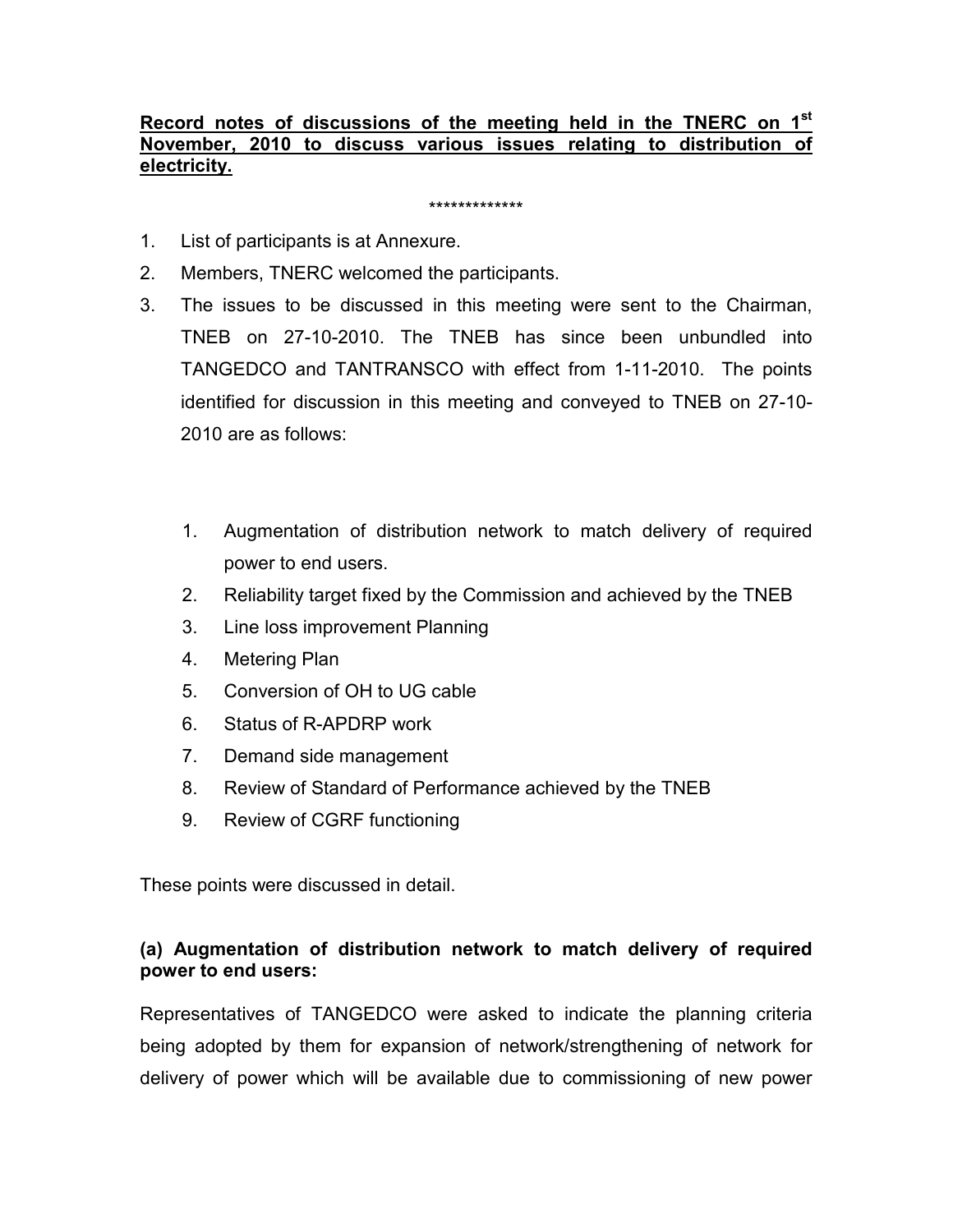stations over the next two years. It was emphasized by TNERC that the last mile connectivity should not become a problem in delivering power since the power generated has to be transmitted efficiently, distributed efficiently, billed efficiently and collected efficiently so that the entire value chain is properly addressed. TANGEDCO agreed to submit the details separately.

## (b) Reliability target:

The reliability target details furnished for Chennai, Coimbatore, Madurai, Trichy, Salem and Tirunelveli corporations for the months of April, May and June 2010 are below the targets prescribed for these months. Besides it is quite possible that some of the feeders may have perennial problems. These needs to be examined in detail and necessary corrective action should be taken. It was also observed that this is not even the monsoon season in many of the zones and lower reliability index is a cause for concern and public dissatisfaction.

In this regard the TANGEDCO should also analyse the complaints received by the call centres/complaint centres to identify the recurring faults so that a permanent corrective action is taken. The critical feeders will have to be monitored separately as their interruption would be more serious either from the point of view of uninterrupted power supply arrangements or on account of revenue realization.

### (c) Line loss improvement:

Currently line losses are estimated. It should be further segregated into technical loss and commercial loss. In the absence of installation of meters for certain category of consumers, it is necessary to do energy audit of various feeders and distribution transformers. To achieve this all the feeders will have to be metered and the distribution transformers will also have to be metered. Remote reading of these meters through use of proper technology is also necessary. A scientific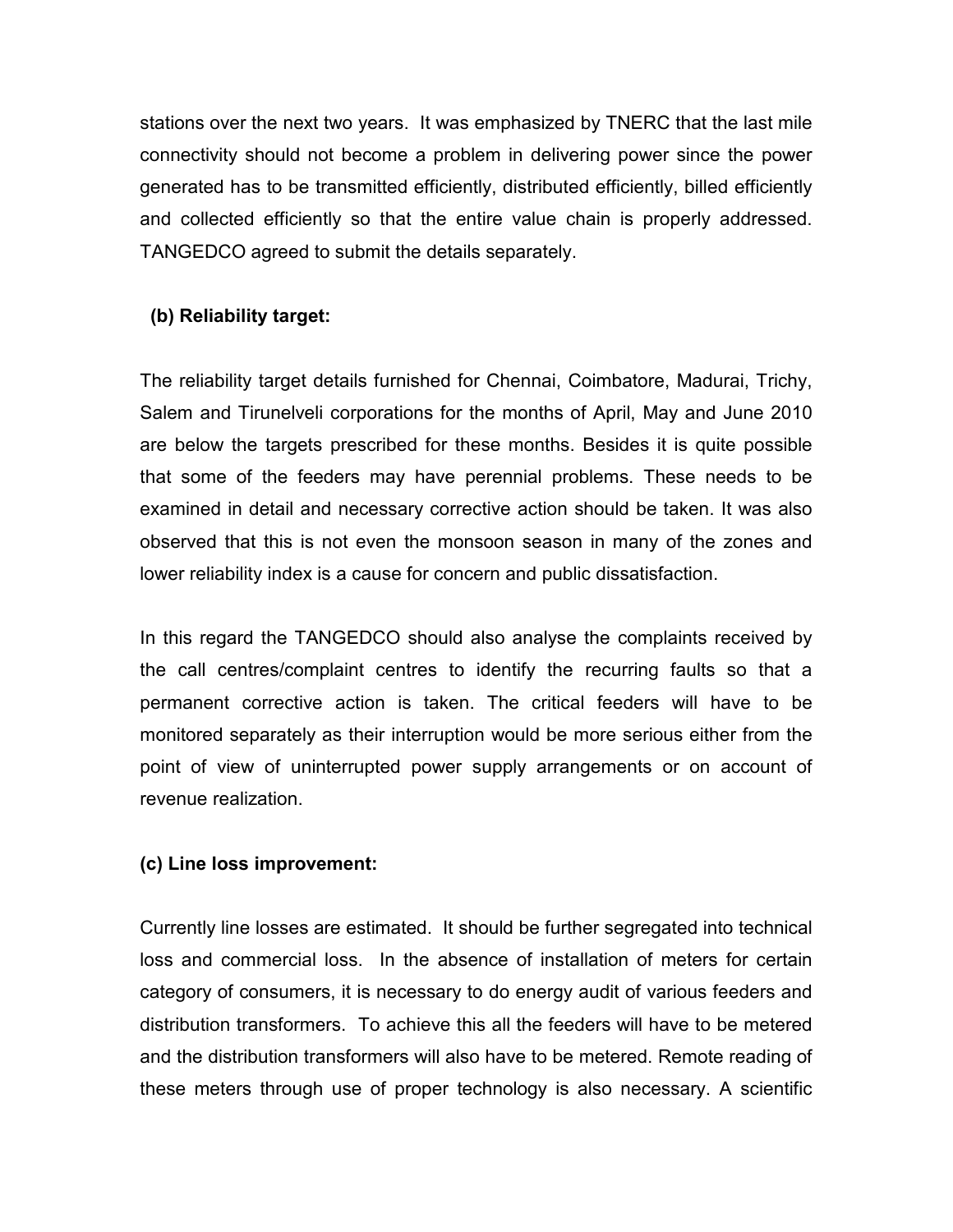methodology will have to be developed to arrive at the losses, till such time metering of all consumers is achieved.

#### (d) Metering Plan:

TANGEDCO shall furnish the metering plan for installation of meters to various consumers, as directed by the Commission earlier. The meters shall be in accordance with the regulations issued by the CEA in March, 2006 which stipulates for use of static meters. Any deviation in the specification of meters visà-vis the regulations prescribed by CEA is to be got approved by the TNERC. Further, the meters which are planned to be installed should take into account proposed/future developments in distribution, remote reading and down loading of meters etc. and should be compatible with the data logging system, the SCADA system etc. The consumer should be educated with regard to installation of electronic meters as the electronic meters are more accurate vis-à-vis the existing electro mechanical meters which might have slowed down over a period of time.

#### (e) Conversion of OH to UG cable:

TANGEDCO representatives expressed difficulties in getting road cutting clearances from the Corporation/Municipal authorities which needs to be cocoordinated with the respective civic agencies. The Commission suggested that a permanent cable duct, similar to the storm water drain which is being executed all over the city, to seek a permanent solution for this problem. This needs to be taken up with various Municipal Agencies/Government. In all newly developing areas, reservation of space for construction of cable duct would be a better idea. The matter needs to be taken up for inclusion in the master plan for various cities /towns in the State.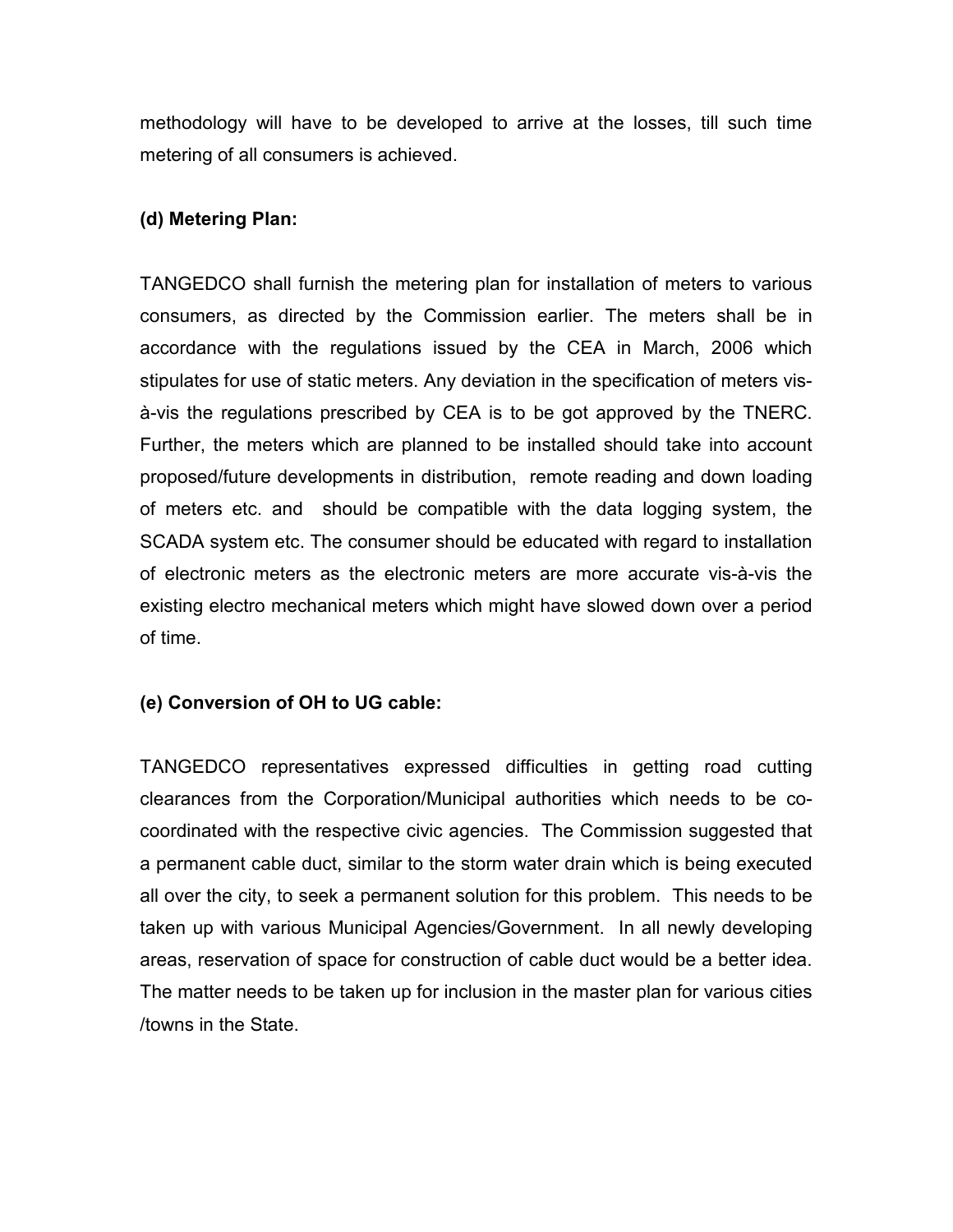It was mentioned during the meeting that allotment of land for new substations is becoming more and more difficult and in some cases even after purchase of land, litigation in various courts have delayed the execution of projects. Development of any area without essential services like electricity does not help even the property owners in as much as the properties cannot be utilized without electricity connection. Any new area development will have to take into account the land requirement for erection of electricity facilities including substations so that coordinated development of the area takes place. This could be brought to the notice of the State government/local bodies for appropriate action.

#### (f) Status of R-APDRP work

Representatives of TANGEDCO indicated that Phase I of R-APDRP has already been sanctioned and funds are also released partly. Schemes under Phase-II have also been submitted for approval. While some schemes could be executed under R-APDRP it is quite possible that all the requirements of distribution may not be met out of R-APDRP. Besides matching contribution for R-APDRP schemes, it will be necessary to undertake certain other schemes by mobilizing additional resources either through State government assistance or even from market borrowing. This needs to be addressed. GIS, consumer mapping as well as disaster management requirement will have to be addressed.

As regards approval of various schemes by the Commission, it was suggested that standardized design documents could be submitted to the Commission for approval. The estimates can be made on an annual basis to take care of any revisions in the cost.

All substations will have to be provided with reactive compensation.

Distribution transformers shall have adequate capacitors provided along with the transformer installation itself. Typically, the tail end voltages could be measured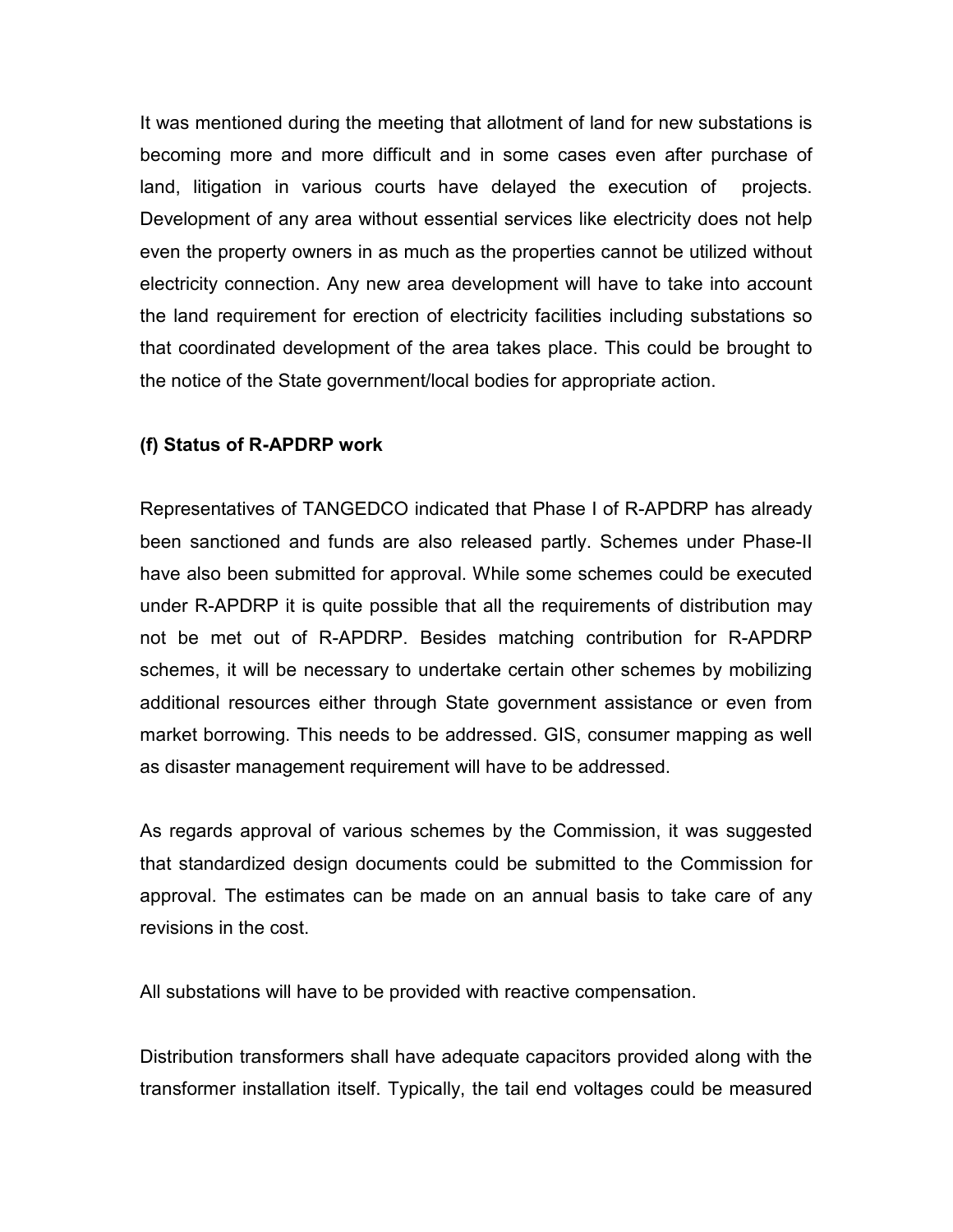periodically to ascertain whether voltage profile is proper or not. If the voltage profile is improved, consumers may not have to use voltage stabilizers and this will also help the distribution utility in reducing the load as well as line losses. The capacitor disincentive which is being levied and collected by TNEB shall be earmarked for installation of capacitors and should not be mixed up with other funds.

The Commission advised that increased use of HVDS system should result in improvement of HT/LT ratio and should not lead to increase in losses as against the objective of reducing the losses. For this purpose the quality of transformers to be selected should have low no load losses.

TANGEDCO may also examine the use of ESCOs for energy audit.

# (g) Review of CGRF functions:

The Commission pointed out that in many cases filling up of vacancies have not been done in time. It is necessary that action should be taken well in advance before arising of any vacancy so that the CGRFs function with full strength. For this, necessary coordination with the concerned District Collectors is very essential.

# (h) Demand Side Management:

The TANGEDCO representatives indicated that one of the DSM method which they are adopting is to go in for promotion of CFLs in a large way under the Bachat Lamp Yojana. This has already been introduced in Cuddalore Circle and it will be extended to many other circles shortly. Since the potential for reduction in demand in Cuddalore Circle alone is indicated as 30MW, there is necessity to extend this to other areas, essentially when the State is facing acute power crisis.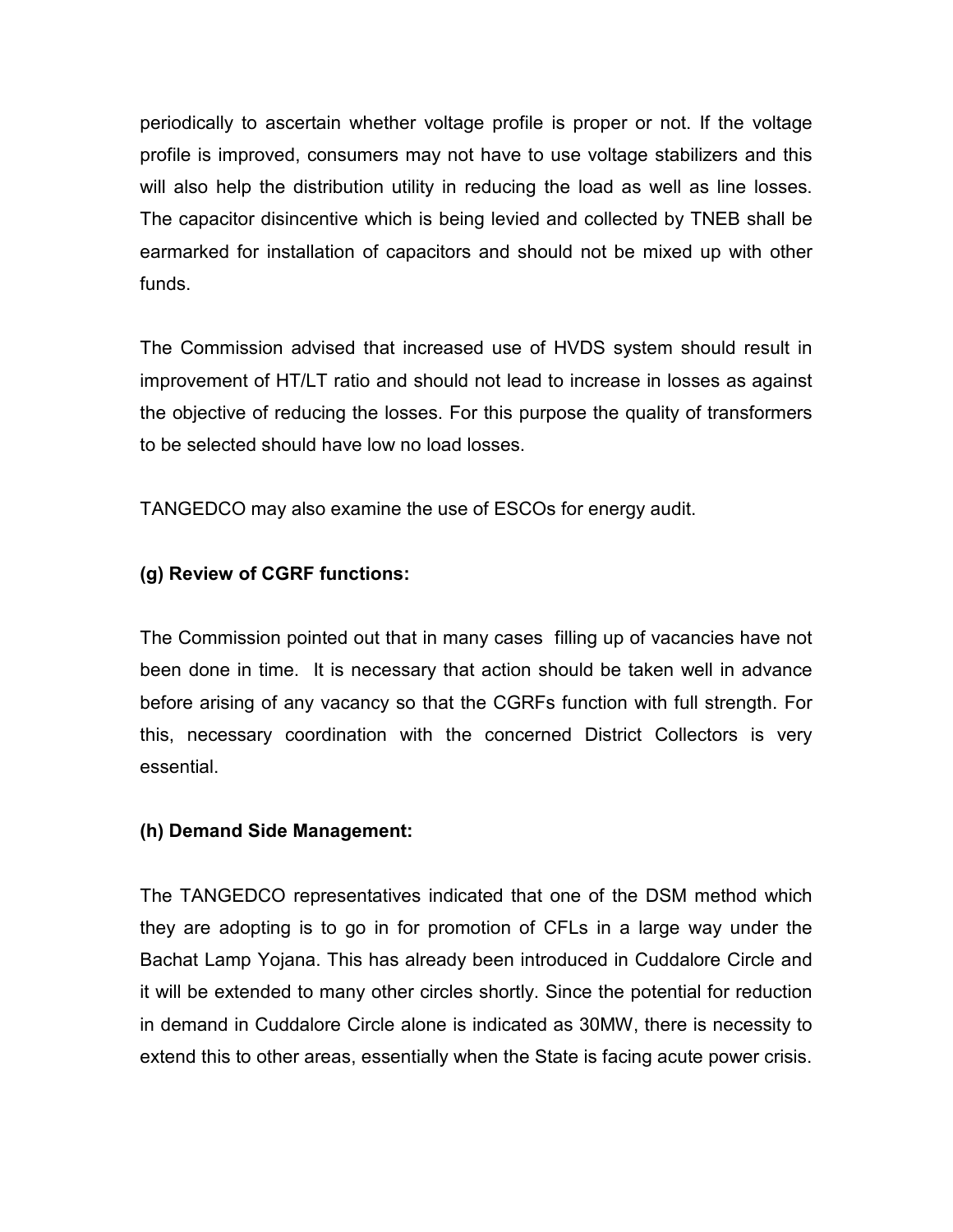While advocating the usage of CFL lamps, TANGEDCO should also devise appropriate method for disposal of fused CFLs.

### (i) Additional points:

The Commission suggested that the wire business and supply business shall be segregated so that non-discriminatory open access is made fully functional in distribution system. This will also enable to arrive at voltage wise losses and to calculate the cost to serve various categories of consumers at different voltage levels.

TANGEDCO shall take appropriate action to reduce the line loss which may include balancing of load, proper upkeep of the feeder pillar boxes, sub-stations etc. with proper connectors thereby avoiding hot spots, breakdowns etc. This should be analysed in detail and maintenance actions taken accordingly.

The Commission pointed out that by and large the distribution schemes are short gestation projects and are expected to be commissioned within the same financial year. Accordingly, the interest on borrowed capital may not always be treated as IDC and sometimes interest may be charged to Revenue account also. This needs to be examined further.

TANGEDCO agreed to revert back on all these issues within a month's time and will also make a full fledged presentation to the Commission. The date and time will be fixed separately.

During the meeting representatives of TANGEDCO furnished a list of schemes proposed for Chennai City for information of the Commission.

#### Secretary Tamil Nadu Electricity Regulatory Commission